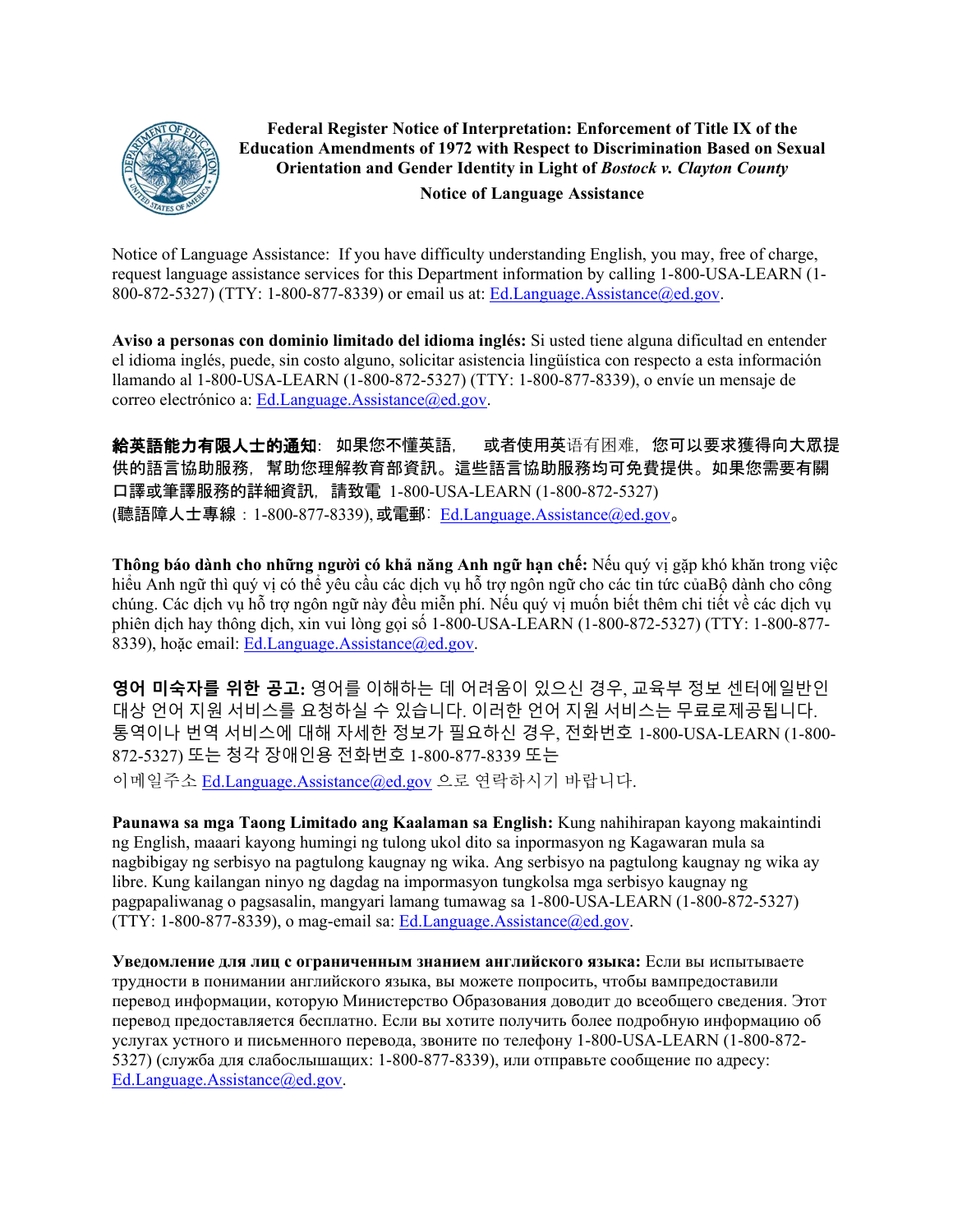**Note: The official version of this document is the document published in the Federal Register. This document has been sent to the Office of the Federal Register and is being scheduled for publication.**

4000-01-U

### DEPARTMENT OF EDUCATION

The Department's Enforcement of Title IX of the Education Amendments of 1972 with Respect to Discrimination Based on Sexual Orientation and Gender Identity in Light of *Bostock v. Clayton County*

AGENCY: Office for Civil Rights, Department of Education.

ACTION: Notice of interpretation.

SUMMARY: The U.S. Department of Education (Department) issues this interpretation to clarify the Department's enforcement authority over discrimination based on sexual orientation and discrimination based on gender identity under Title IX of the Education Amendments of 1972 in light of the Supreme Court's decision in *Bostock v. Clayton County*. This interpretation will guide the Department in processing complaints and conducting investigations, but it does not itself determine the outcome in any particular case or set of facts.

DATES: This interpretation is effective [INSERT DATE OF PUBLICATION IN THE FEDERAL REGISTER].

FOR FURTHER INFORMATION CONTACT: Alejandro Reyes, Director, Program Legal Group, Office for Civil Rights. Telephone: (202) 245-7272. Email: [Alejandro.Reyes@ed.gov.](mailto:Alejandro.Reyes@ed.gov) If you use a telecommunications device for the deaf (TDD) or a text telephone (TTY), call the Federal Relay Service (FRS), toll-free, at 1-800-877-8339.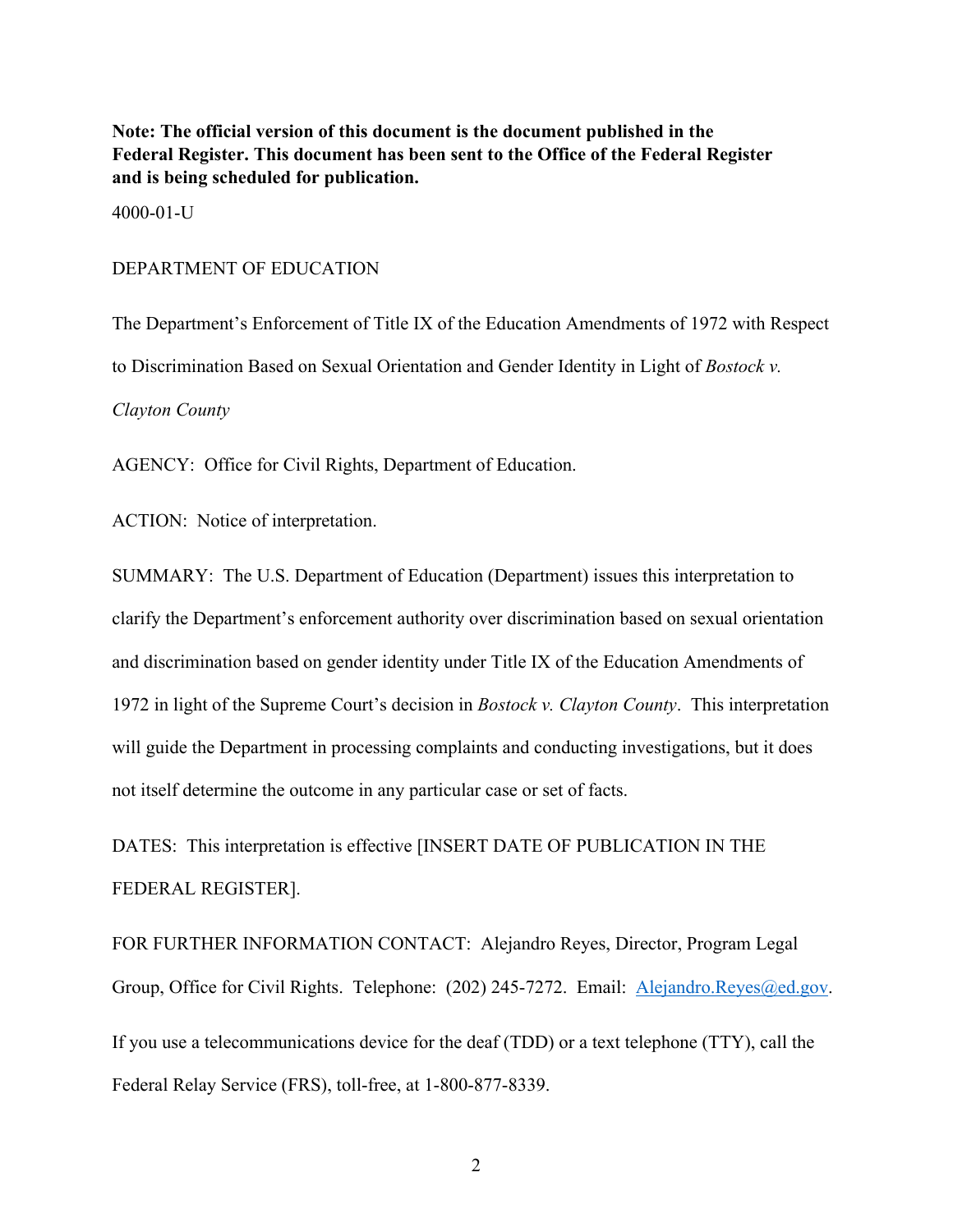#### SUPPLEMENTARY INFORMATION:

*Background*: Title IX of the Education Amendments of 1972, 20 U.S.C. §§ 1681-1688, prohibits discrimination on the basis of sex in any education program or activity offered by a recipient of Federal financial assistance. The Department's Office for Civil Rights (OCR) is responsible for the Department's enforcement of Title IX.

OCR has long recognized that Title IX protects all students, including students who are lesbian, gay, bisexual, and transgender, from harassment and other forms of sex discrimination. OCR also has long recognized that Title IX prohibits harassment and other forms of discrimination against all students for not conforming to stereotypical notions of masculinity and femininity. But OCR at times has stated that Title IX's prohibition on sex discrimination does not encompass discrimination based on sexual orientation and gender identity. To ensure clarity, the Department issues this Notice of Interpretation addressing Title IX's coverage of discrimination based on sexual orientation and gender identity in light of the Supreme Court decision discussed below.

In 2020, the Supreme Court in *Bostock v. Clayton County*, 140 S. Ct. 1731, 590 U.S. \_\_\_ (2020), concluded that discrimination based on sexual orientation and discrimination based on gender identity inherently involve treating individuals differently because of their sex. It reached this conclusion in the context of Title VII of the Civil Rights Act of 1964, as amended, 42 U.S.C. § 2000e *et seq*., which prohibits sex discrimination in employment. As noted below, courts rely on interpretations of Title VII to inform interpretations of Title IX.

3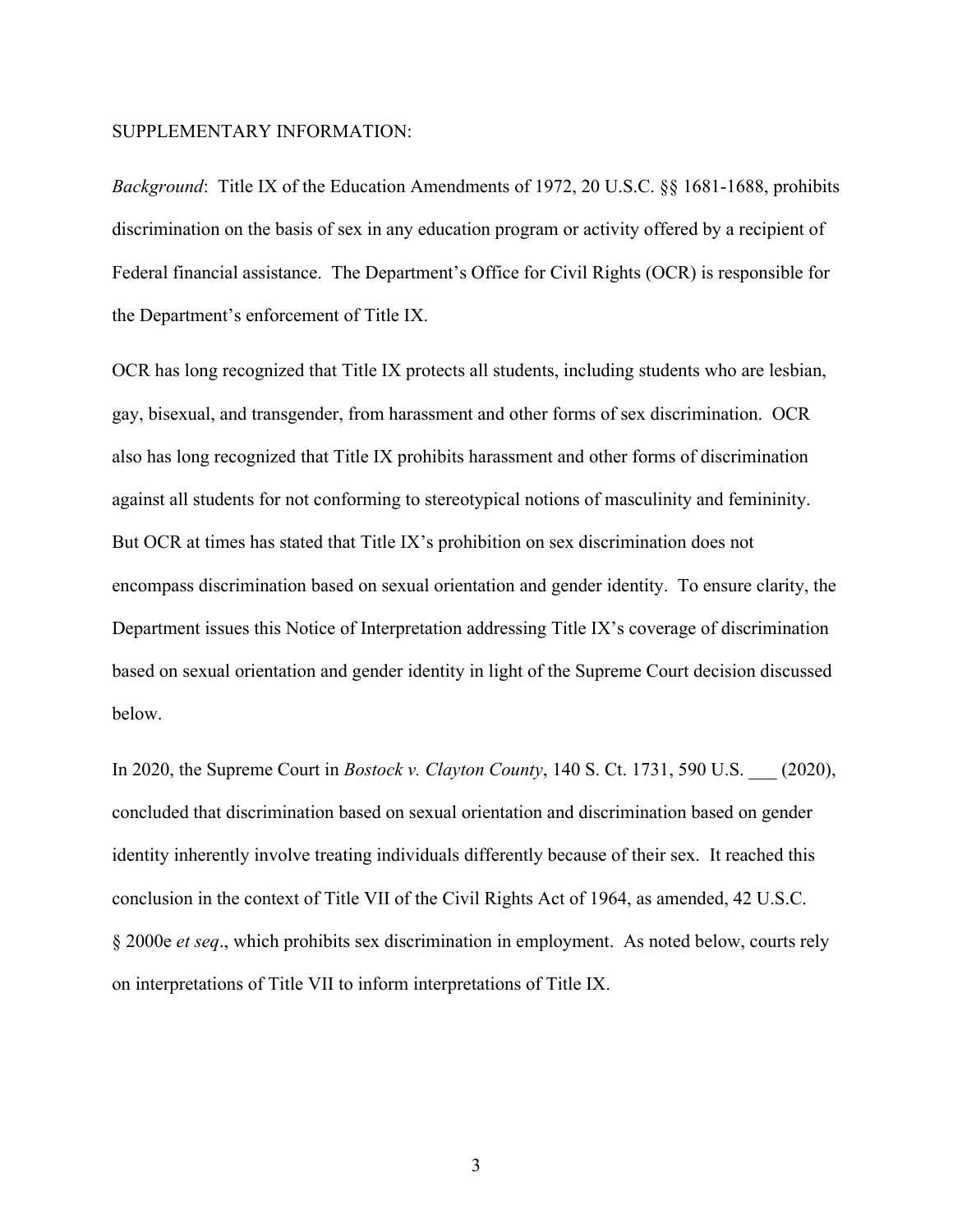The Department issues this Notice of Interpretation to make clear that the Department interprets Title IX's prohibition on sex discrimination to encompass discrimination based on sexual orientation and gender identity and to provide the reasons for this interpretation, as set out below.

# *Interpretation*:

Title IX Prohibits Discrimination Based on Sexual Orientation and Gender Identity.

Consistent with the Supreme Court's ruling and analysis in *Bostock*, the Department interprets Title IX's prohibition on discrimination "on the basis of sex" to encompass discrimination on the basis of sexual orientation and gender identity. As was the case for the Court's Title VII analysis in *Bostock*, this interpretation flows from the statute's "plain terms." *See Bostock*, 140 S. Ct. at 1743, 1748-50. Addressing discrimination based on sexual orientation and gender identity thus fits squarely within OCR's responsibility to enforce Title IX's prohibition on sex discrimination.

## I. The Supreme Court's Ruling in *Bostock*

The Supreme Court in *Bostock* held that sex discrimination, as prohibited by Title VII, encompasses discrimination based on sexual orientation and gender identity. The Court explained that to discriminate on the basis of sexual orientation or gender identity "requires an employer to intentionally treat individual employees differently because of their sex." 140 S. Ct. at  $1742<sup>1</sup>$  $1742<sup>1</sup>$  As the Court also explained, when an employer discriminates against a person for

<span id="page-3-0"></span><sup>1</sup> The Court recognized that the parties in *Bostock* each presented a definition of "sex" dating back to Title VII's enactment, with the employers' definition referring to "reproductive biology" and the employees' definition "capturing more than anatomy[.]" 140 S. Ct. at 1739. The Court did not adopt a definition, instead "assum[ing]" the definition of sex provided by the employers that the employees had accepted "for argument's sake." *Id*. As the Court made clear, it did not need to adopt either definition to conclude that discrimination "because of . . . sex" encompasses discrimination based on sexual orientation and gender identity. *Id*. ("[N]othing in our approach to these cases turns on the outcome of the parties' debate…."). Similar to the Court's interpretation of Title VII, the Department's interpretation of the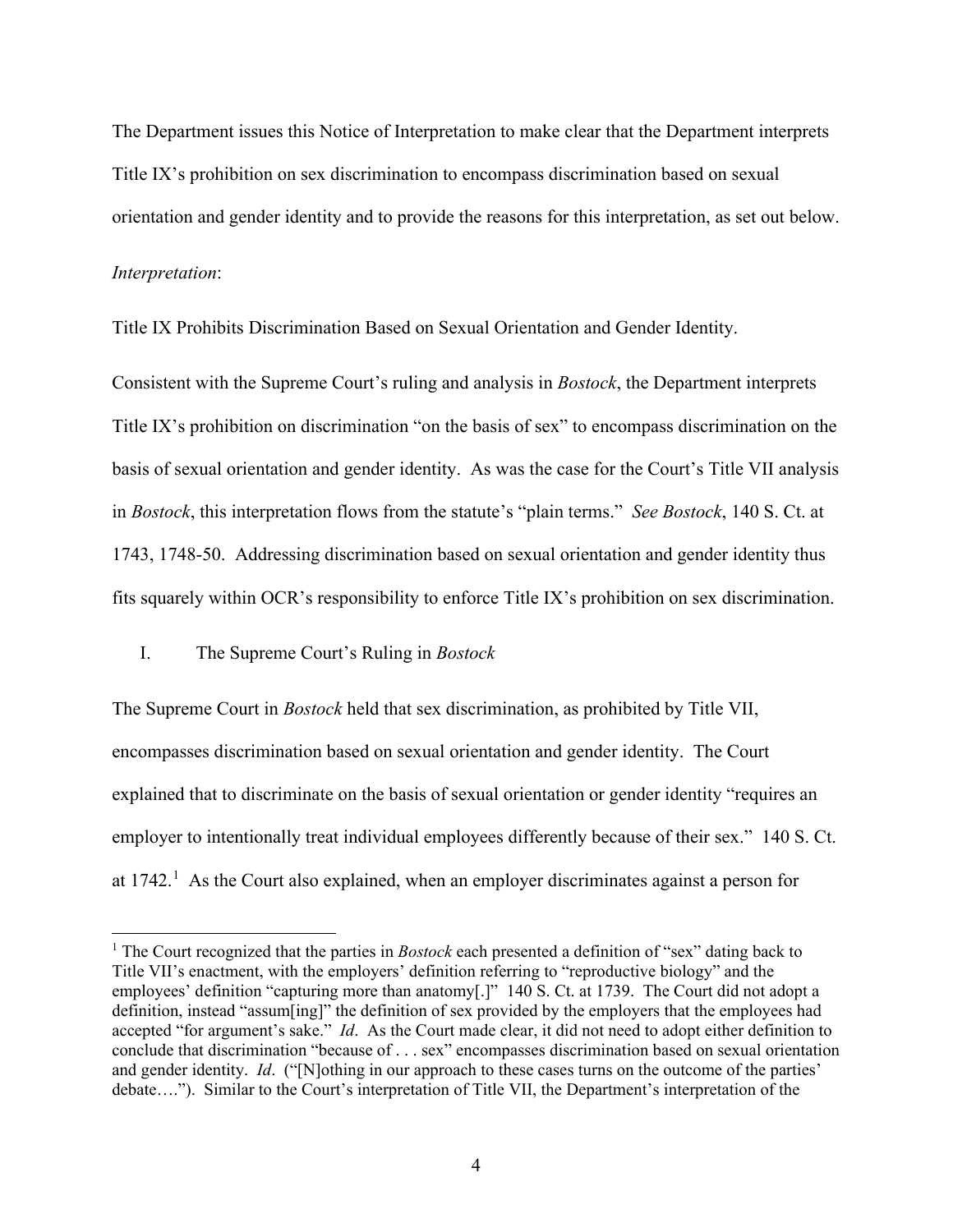being gay or transgender, the employer necessarily discriminates against that person for "traits or actions it would not have questioned in members of a different sex." *Id*. at 1737.

The Court provided numerous examples to illustrate why "it is impossible to discriminate against a person" because of their sexual orientation or gender identity "without discriminating against that individual based on sex." *Id*. at 1741. In one example, when addressing discrimination based on sexual orientation, the Court stated:

Consider, for example, an employer with two employees, both of whom are attracted to men. The two individuals are, to the employer's mind, materially identical in all respects, except that one is a man and the other a woman. If the employer fires the male employee for no reason other than the fact he is attracted to men, the employer discriminates against him for traits or actions it tolerates in his female colleague. Put differently, the employer intentionally singles out an employee to fire based in part on the employee's sex, and the affected employee's sex is a but-for cause of his discharge.

*Id.*

In another example, the Court showed why singling out a transgender employee for different treatment from a non-transgender (*i.e.,* cisgender) employee is discrimination based on sex:

[T]ake an employer who fires a transgender person who was identified as a male at birth but who now identifies as a female. If the employer retains an otherwise identical employee who was identified as female at birth, the employer intentionally penalizes a person identified as male at birth for traits or actions that it tolerates in an employee

scope of discrimination "on the basis of sex" under Title IX does not require the Department to take a position on the definition of sex, nor do we do so here.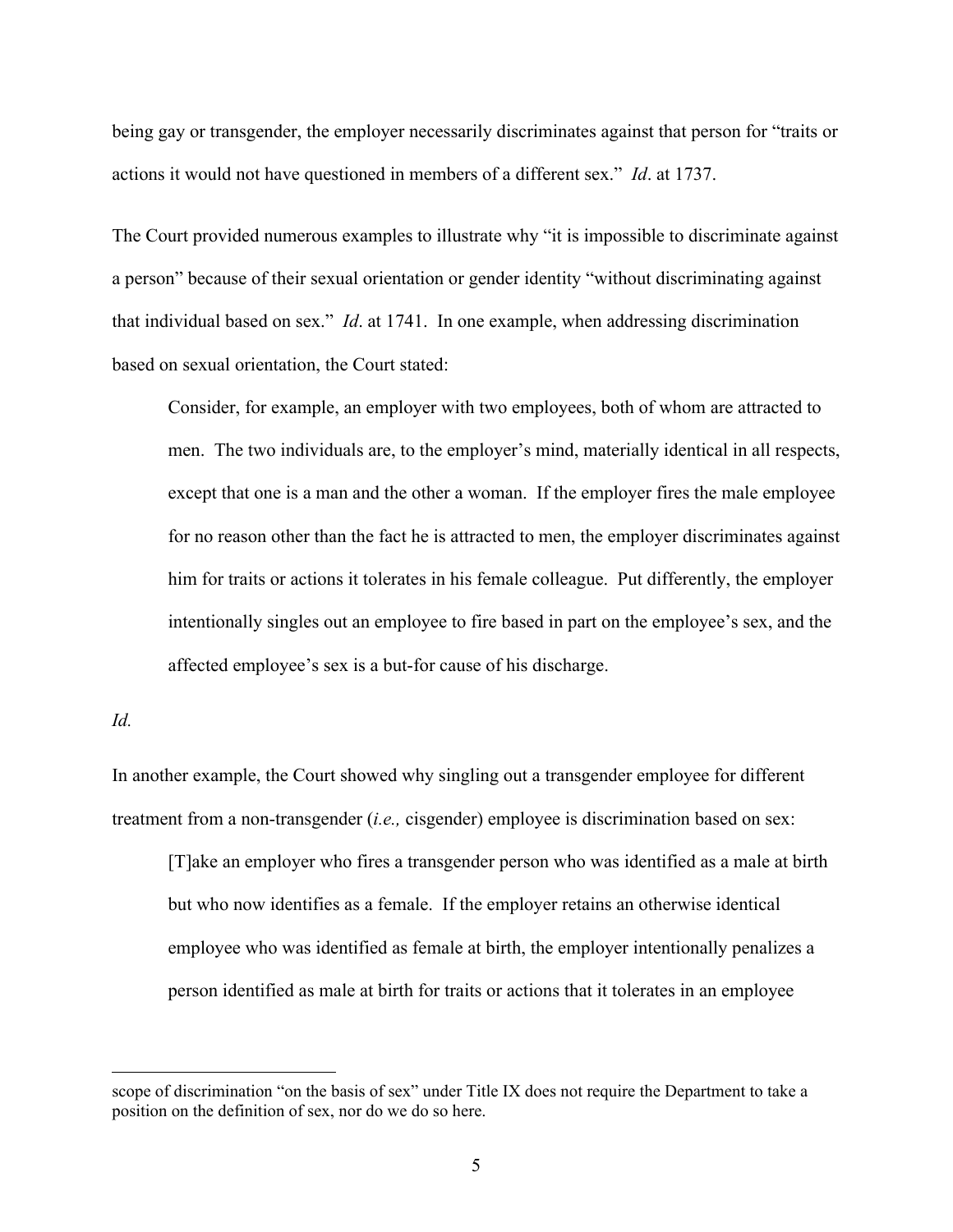identified as female at birth. Again, the individual employee's sex plays an unmistakable and impermissible role in the discharge decision.

*Id*. at 1741-42*.*

II. *Bostock*'s Application to Title IX

For the reasons set out below, the Department has determined that the interpretation of sex discrimination set out by the Supreme Court in *Bostock*—that discrimination "because of . . . sex" encompasses discrimination based on sexual orientation and gender identity—properly guides the Department's interpretation of discrimination "on the basis of sex" under Title IX and leads to the conclusion that Title IX prohibits discrimination based on sexual orientation and gender identity.

### a. *There is textual similarity between Title VII and Title IX.*

Like Title VII, Title IX prohibits discrimination based on sex.

Title IX provides, with certain exceptions: "No person in the United States shall, on the basis of sex, be excluded from participation in, be denied the benefits of, or be subjected to discrimination under any education program or activity receiving Federal financial assistance…." 20 U.S.C. § 1681(a).

Title VII provides, with certain exceptions: "It shall be an unlawful employment practice for an employer (1) to fail or refuse to hire or to discharge any individual, or otherwise to discriminate against any individual with respect to his compensation, terms, conditions, or privileges of employment, because of such individual's . . . sex[] . . .; or (2) to limit, segregate, or classify his employees or applicants for employment in any way which would deprive or tend to deprive any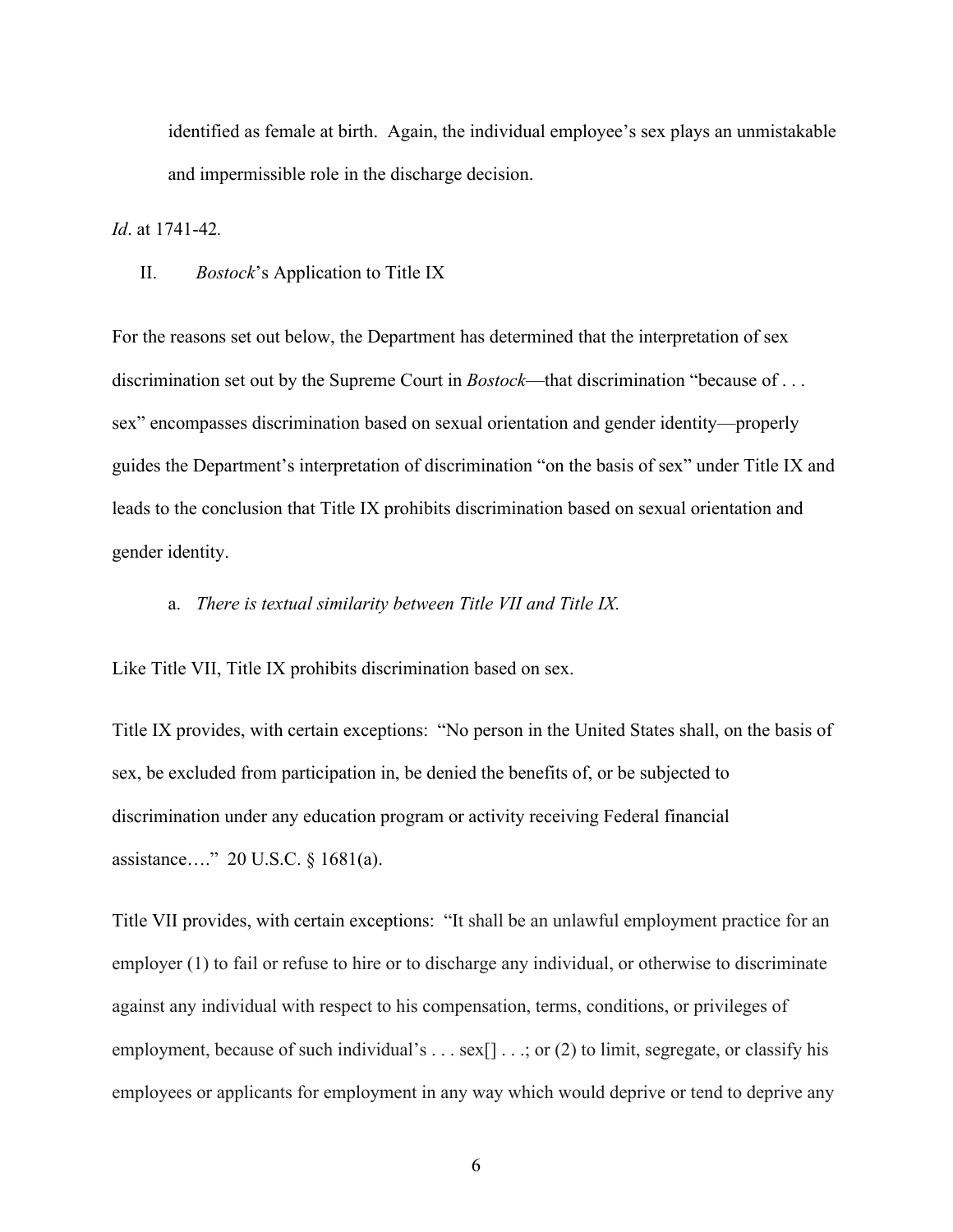individual of employment opportunities or otherwise adversely affect his status as an employee, because of such individual's . . . sex[] . . . ." 42 U.S.C. § 2000e-2(a)*.* (Title VII also prohibits discrimination based on race, color, religion, and national origin.)

Both statutes prohibit sex discrimination, with Title IX using the phrase "on the basis of sex" and Title VII using the phrase "because of" sex. The Supreme Court has used these two phrases interchangeably. In *Bostock*, for example, the Court described Title VII in this way: "[I]n Title VII, Congress outlawed discrimination in the workplace *on the basis of* race, color, religion, sex, or national origin." 140 S. Ct. at 1737 (emphasis added); *id.* at 1742 ("[I]ntentional discrimination *based on sex* violates Title VII…." (emphasis added)); *see also Jackson v. Birmingham Bd. of Educ.*, 544 U.S. 167, 174 (2005) ("[W]hen a funding recipient retaliates against a person *because* he complains of sex discrimination, this constitutes intentional 'discrimination' '*on the basis of* sex,' in violation of Title IX." (second emphasis added)); *Meritor Sav. Bank v. Vinson*, 477 U.S. 57, 64 (1986) ("[W]hen a supervisor sexually harasses a subordinate *because of* the subordinate's sex, that supervisor 'discriminate[s]' *on the basis of sex.*" (emphasis added)).

In addition, both statutes specifically protect *individuals* against discrimination. In *Bostock*, 140 S. Ct. at 1740-41, the Court observed that Title VII "tells us three times—including immediately after the words 'discriminate against'—that our focus should be on individuals." The Court made a similar observation about Title IX, which uses the term *person*, in *Cannon v. University of Chicago*, 441 U.S. 677, 704 (1979), stating that "Congress wanted to avoid the use of federal resources to support discriminatory practices [and] to provide *individual* citizens effective protection against those practices." *Id.* (emphasis added).

7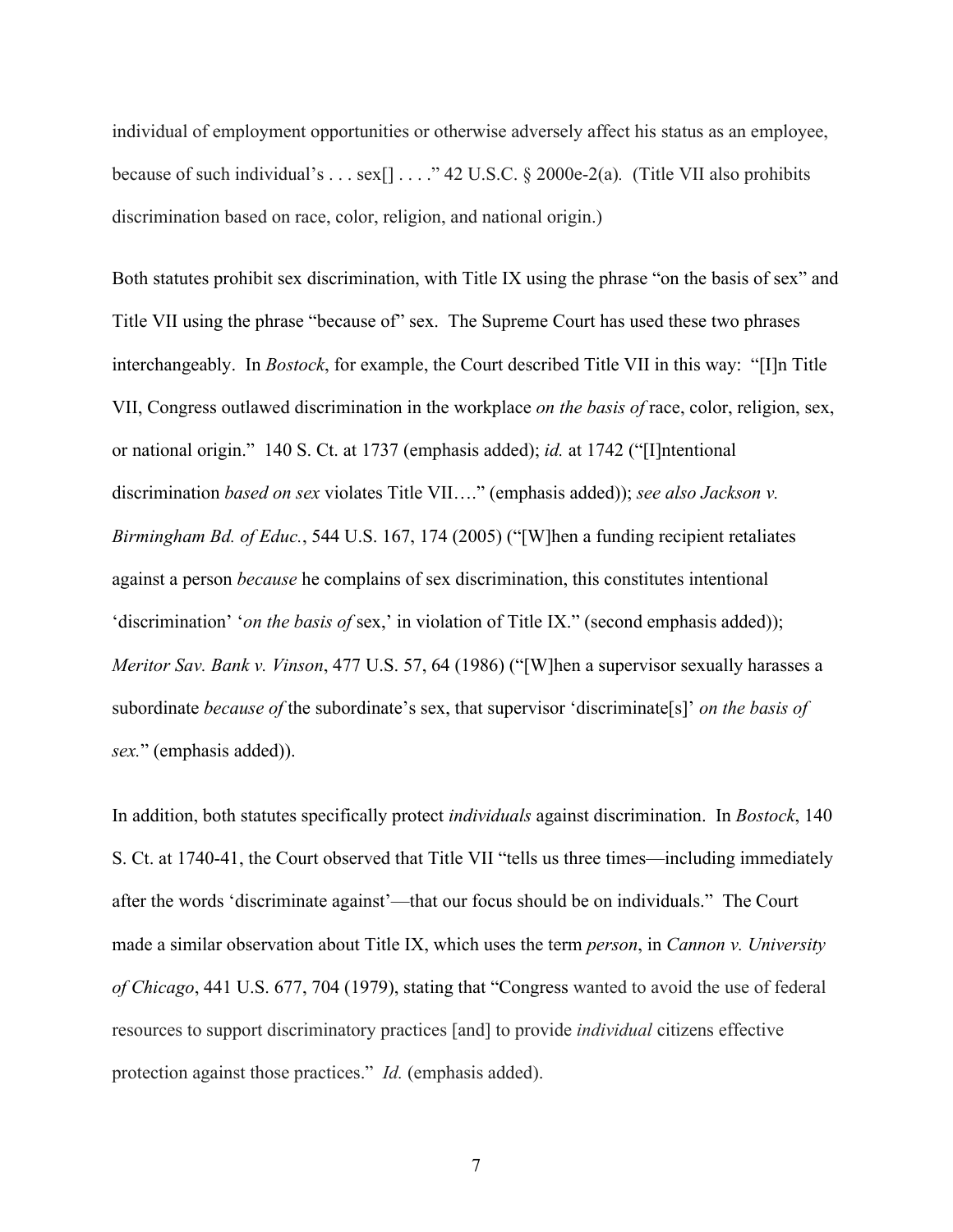Further, the text of both statutes contains no exception for sex discrimination that is associated with an individual's sexual orientation or gender identity. As the Court stated in *Bostock*, "when Congress chooses not to include any exceptions to a broad rule, courts apply the broad rule." 140 S. Ct. at 1747. The Court has made a similar point regarding Title IX: "[I]f we are to give Title IX the scope that its origins dictate, we must accord it a sweep as broad as its language." *N. Haven Bd. of Ed. v. Bell*, 456 U.S. 512, 521 (1982) (citations and internal alterations omitted). It also bears noting that, in interpreting the scope of Title IX's prohibition on sex discrimination the Supreme Court and lower Federal courts have often relied on the Supreme Court's interpretations of Title VII. *See, e.g.*, *Franklin v. Gwinnett Cnty. Pub. Sch.*, 503 U.S. 60, 75 (1992); *Jennings v. Univ. of N.C.*, 482 F.3d 686, 695 (4th Cir. 2007); *Frazier v. Fairhaven Sch. Comm*., 276 F.3d 52, 66 (1st Cir. 2002); *Gossett v. Oklahoma ex rel. Bd. of Regents for Langston Univ.*, 245 F.3d 1172, 1176 (10th Cir. 2001).

Moreover, the Court in *Bostock* found that "no ambiguity exists about how Title VII's terms apply to the facts before [it]"—i.e., allegations of discrimination in employment against several individuals based on sexual orientation or gender identity. 140 S. Ct. at 1749. After reviewing the text of Title IX and Federal courts' interpretation of Title IX, the Department has concluded that the same clarity exists for Title IX. That is, Title IX prohibits recipients of Federal financial assistance from discriminating based on sexual orientation and gender identity in their education programs and activities. The Department also has concluded for the reasons described in this Notice that, to the extent other interpretations may exist, this is the best interpretation of the statute.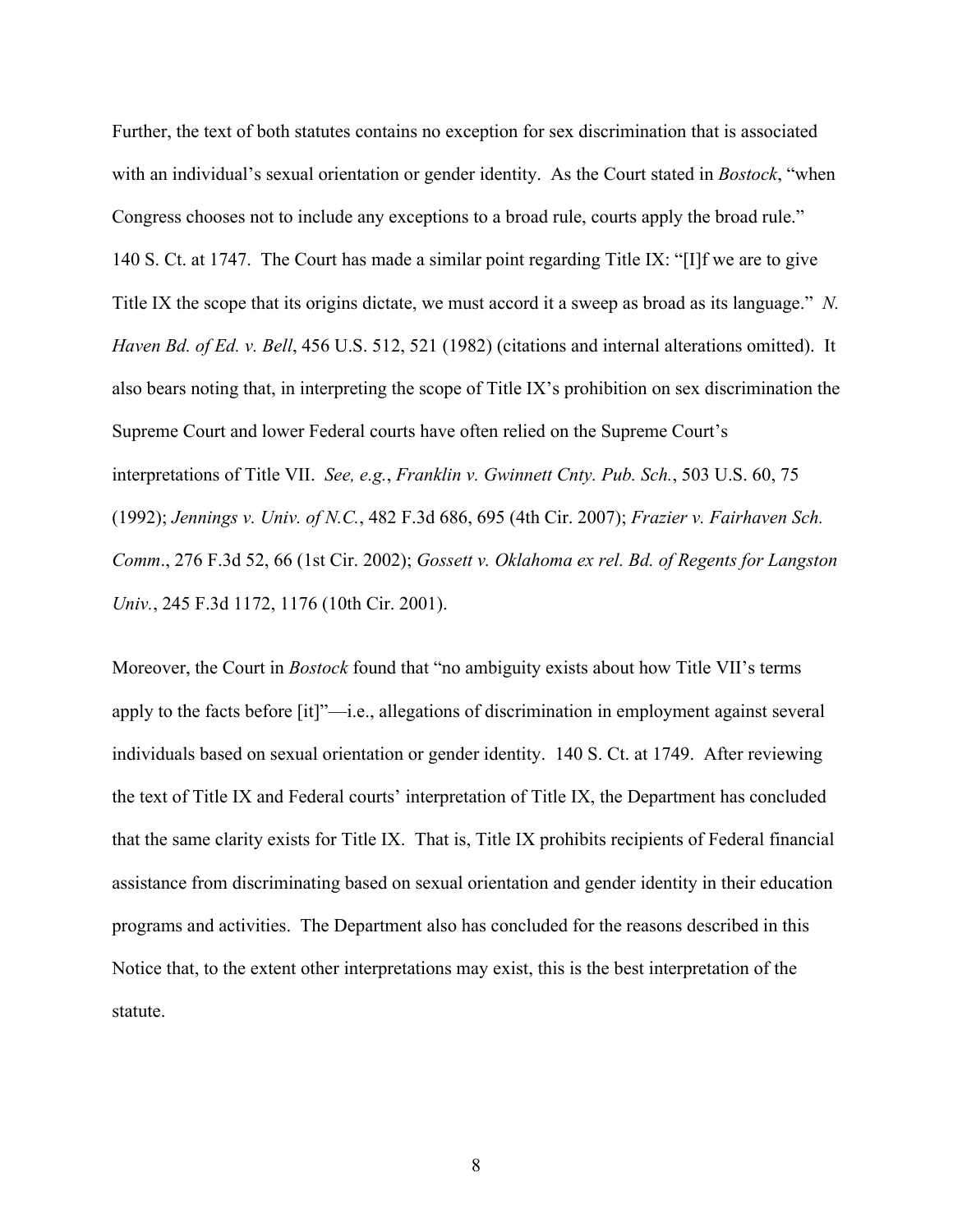In short, the Department finds no persuasive or well-founded basis for declining to apply *Bostock*'s reasoning — discrimination "because of . . . sex" under Title VII encompasses discrimination based on sexual orientation and gender identity — to Title IX's parallel prohibition on sex discrimination in federally funded education programs and activities.

*b. Additional case law recognizes that the reasoning of* Bostock *applies to Title IX and that differential treatment of students based on gender identity or sexual orientation may cause harm.* 

Numerous Federal courts have relied on *Bostock* to recognize that Title IX's prohibition on sex discrimination encompasses discrimination based on sexual orientation and gender identity. *See, e.g.*, *Grimm v. Gloucester Cnty. Sch. Bd*., 972 F.3d 586, 616 (4th Cir. 2020), *as amended* (Aug. 28, 2020), *reh'g en banc denied*, 976 F.3d 399 (4th Cir. 2020), *petition for cert filed*, No. 20- 1163 (Feb. 24, 2021); *Adams v. Sch. Bd. of St. Johns Cnty.*, 968 F.3d 1286, 1305 (11th Cir. 2020), *petition for reh'g en banc pending*, No. 18-13592 (Aug. 28, 2020); *Koenke v. Saint Joseph's Univ*., No. CV 19-4731, 2021 WL 75778, at \*2 (E.D. Pa. Jan. 8, 2021); *Doe v. Univ. of Scranton*, No. 3:19-CV-01486, 2020 WL 5993766, at \*11 n.61 (M.D. Pa. Oct. 9, 2020).

The Department also concludes that the interpretation set forth in this Notice is most consistent with the purpose of Title IX, which is to ensure equal opportunity and to protect individuals from the harms of sex discrimination. As numerous courts have recognized, a school's policy or actions that treat gay, lesbian, or transgender students differently from other students may cause harm. *See, e.g.*, *Grimm*, 972 F.3d at 617-18 (describing injuries to a transgender boy's physical and emotional health as a result of denial of equal treatment); *Adams*, 968 F.3d at 1306-07 (describing "emotional damage, stigmatization and shame" experienced by a transgender boy as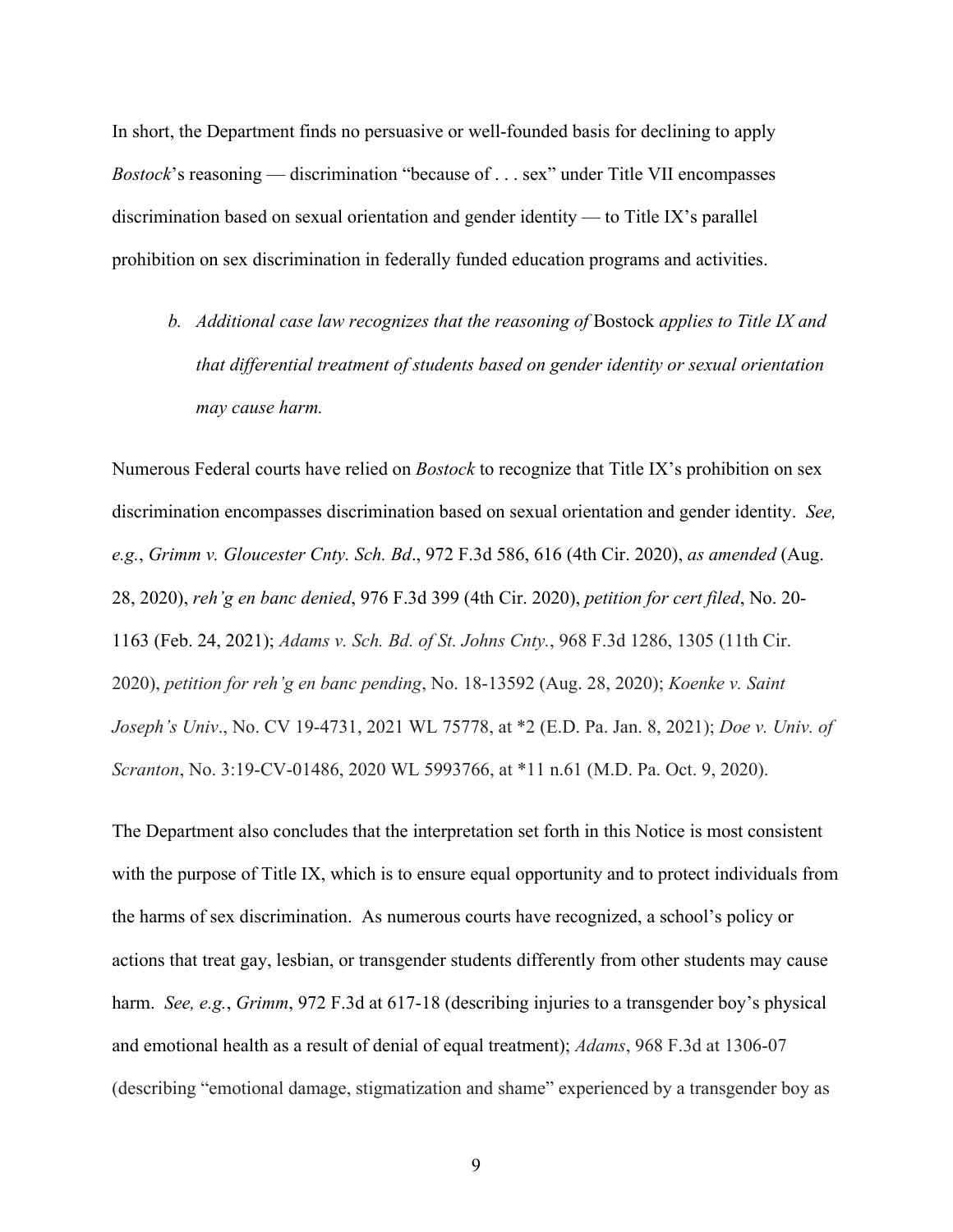a result of being subjected to differential treatment); *Whitaker ex rel. Whitaker v. Kenosha Unified Sch. Dist. No. 1 Bd. of Educ*., 858 F.3d 1034, 1044-46, 1049-50 (7th Cir. 2017) (describing physical and emotional harm to a transgender boy who was denied equal treatment); *Dodds v. U.S. Dep't of Educ*., 845 F.3d 217, 221-22 (6th Cir. 2016) (describing "substantial and immediate adverse effects on the daily life and well-being of an eleven-year-old" transgender girl from denial of equal treatment); *Doe*, 2020 WL 5993766, at \*\*1-3 (describing harassment and physical targeting of a gay college student that interfered with the student's educational opportunity); *Harrington ex rel. Harrington v. City of Attleboro*, No. 15-CV-12769-DJC, 2018 WL 475000, at \*\*6-7 (D. Mass. Jan. 17, 2018) (describing "'wide-spread peer harassment' and physical assault [of a lesbian high school student] because of stereotyping animus focused on [the student's] sex, appearance, and perceived or actual sexual orientation").

*c. The U.S. Department of Justice's Civil Rights Division has concluded that Bostock's analysis applies to Title IX*.

The U.S. Department of Justice's Civil Rights Division issued a Memorandum from Principal Deputy Assistant Attorney General for Civil Rights Pamela S. Karlan to Federal Agency Civil Rights Directors and General Counsels regarding Application of *Bostock v. Clayton County* to Title IX of the Education Amendments of 1972 (Mar. 26, 2021),

[https://www.justice.gov/crt/page/file/1383026/download.](https://www.justice.gov/crt/page/file/1383026/download)

The memorandum stated that, after careful consideration, including a review of case law, "the Division has determined that the best reading of Title IX's prohibition on discrimination 'on the basis of sex' is that it includes discrimination on the basis of gender identity and sexual orientation." Indeed, "the Division ultimately found nothing persuasive in the statutory text,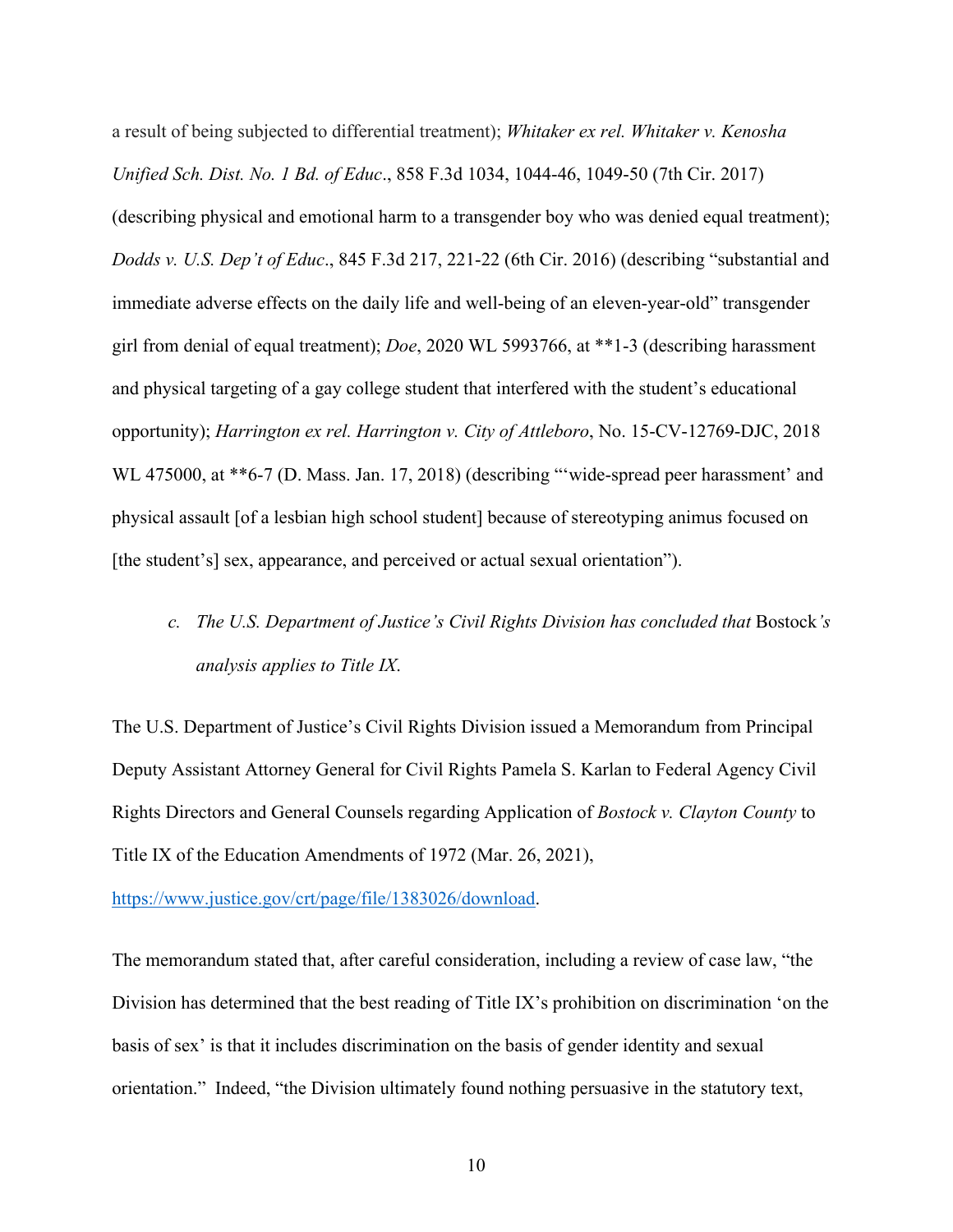legislative history, or caselaw to justify a departure from *Bostock*'s textual analysis and the Supreme Court's longstanding directive to interpret Title IX's text broadly."

### III. Implementing this Interpretation

Consistent with the analysis above, OCR will fully enforce Title IX to prohibit discrimination based on sexual orientation and gender identity in education programs and activities that receive Federal financial assistance from the Department. As with all other Title IX complaints that OCR receives, any complaint alleging discrimination based on sexual orientation or gender identity also must meet jurisdictional requirements as defined in Title IX and the Department's Title IX regulations, other applicable legal requirements, as well as the standards set forth in OCR's Case Processing Manual, [www.ed.gov/ocr/docs/ocrcpm.pdf.](http://www.ed.gov/ocr/docs/ocrcpm.pdf)<sup>[2](#page-10-0)</sup>

Where a complaint meets applicable requirements and standards as just described, OCR will open an investigation of allegations that an individual has been discriminated against because of their sexual orientation or gender identity in education programs or activities. This includes allegations of individuals being harassed, disciplined in a discriminatory manner, excluded from, denied equal access to, or subjected to sex stereotyping in academic or extracurricular opportunities and other education programs or activities, denied the benefits of such programs or activities, or otherwise treated differently because of their sexual orientation or gender identity. OCR carefully reviews allegations from anyone who files a complaint, including students who

<span id="page-10-0"></span><sup>&</sup>lt;sup>2</sup> Educational institutions that are controlled by a religious organization are exempt from Title IX to the extent that compliance would not be consistent with the organization's religious tenets. *See* 20 U.S.C. § 1681(a)(3).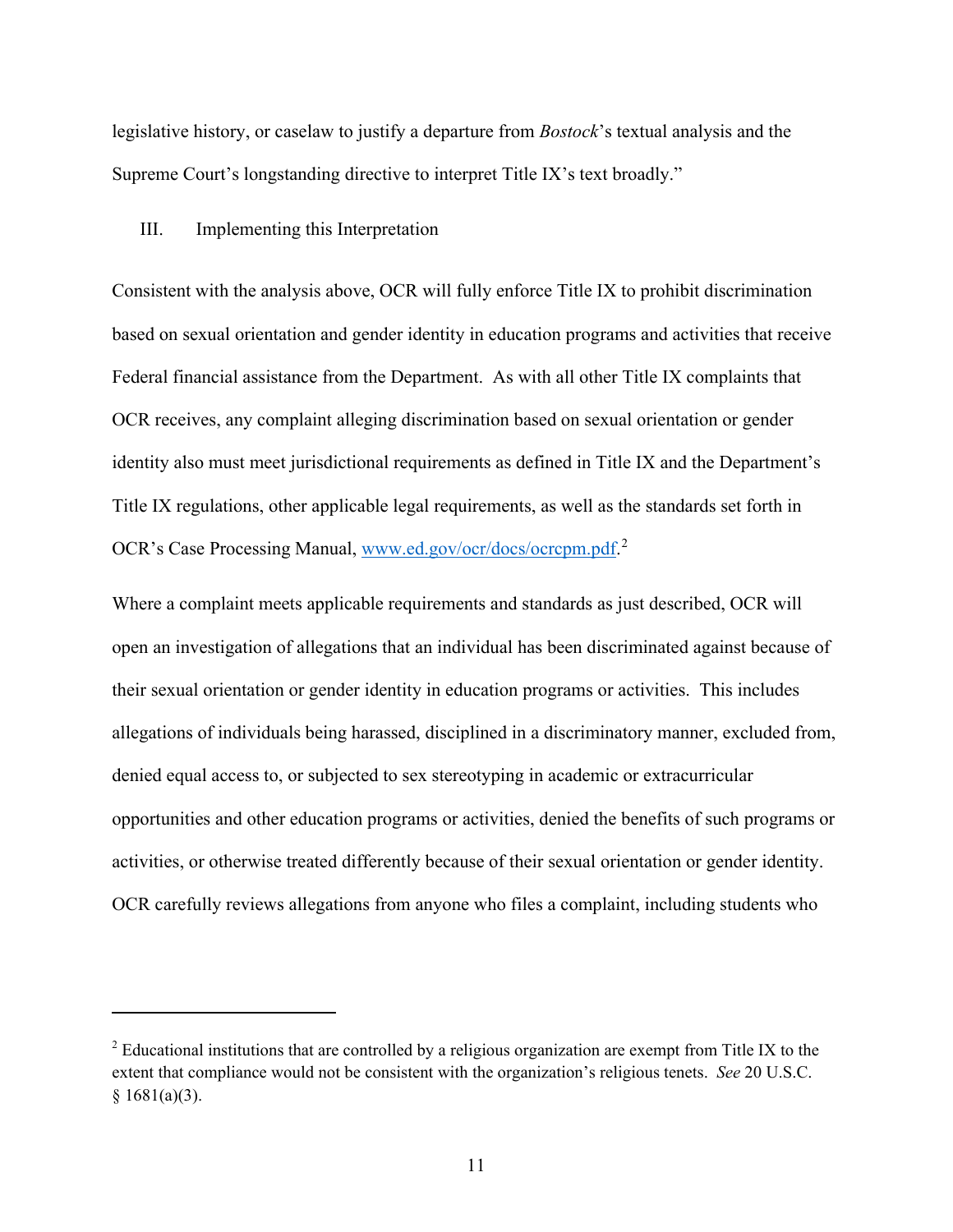identify as male, female or nonbinary; transgender or cisgender; intersex; lesbian, gay, bisexual, queer, heterosexual, or in other ways.

While this interpretation will guide the Department in processing complaints and conducting investigations, it does not determine the outcome in any particular case or set of facts. Where OCR's investigation reveals that one or more individuals has been discriminated against because of their sexual orientation or gender identity, the resolution of such a complaint will address the specific compliance concerns or violations identified in the course of the investigation.

This interpretation supersedes and replaces any prior inconsistent statements made by the Department regarding the scope of Title IX's jurisdiction over discrimination based on sexual orientation and gender identity. This interpretation does not reinstate any previously rescinded guidance documents.

*Accessible Format*: On request to the contact person listed under FOR FURTHER INFORMATION CONTACT, individuals with disabilities can obtain this document in an accessible format. The Department will provide the requestor with an accessible format that may include Rich Text Format (RTF) or text format (txt), a thumb drive, an MP3 file, braille, large print, audiotape, or compact disc, or other accessible format.

*Electronic Access to This Document*: The official version of this document is the document published in the *Federal Register*. You may access the official edition of the *Federal Register*  and the Code of Federal Regulations at [www.govinfo.gov.](http://www.govinfo.gov/) At this site you can view this document, as well as all other documents of this Department published in the *Federal Register*, in text or Portable Document Format (PDF). To use PDF you must have Adobe Acrobat Reader, which is available free at the site.